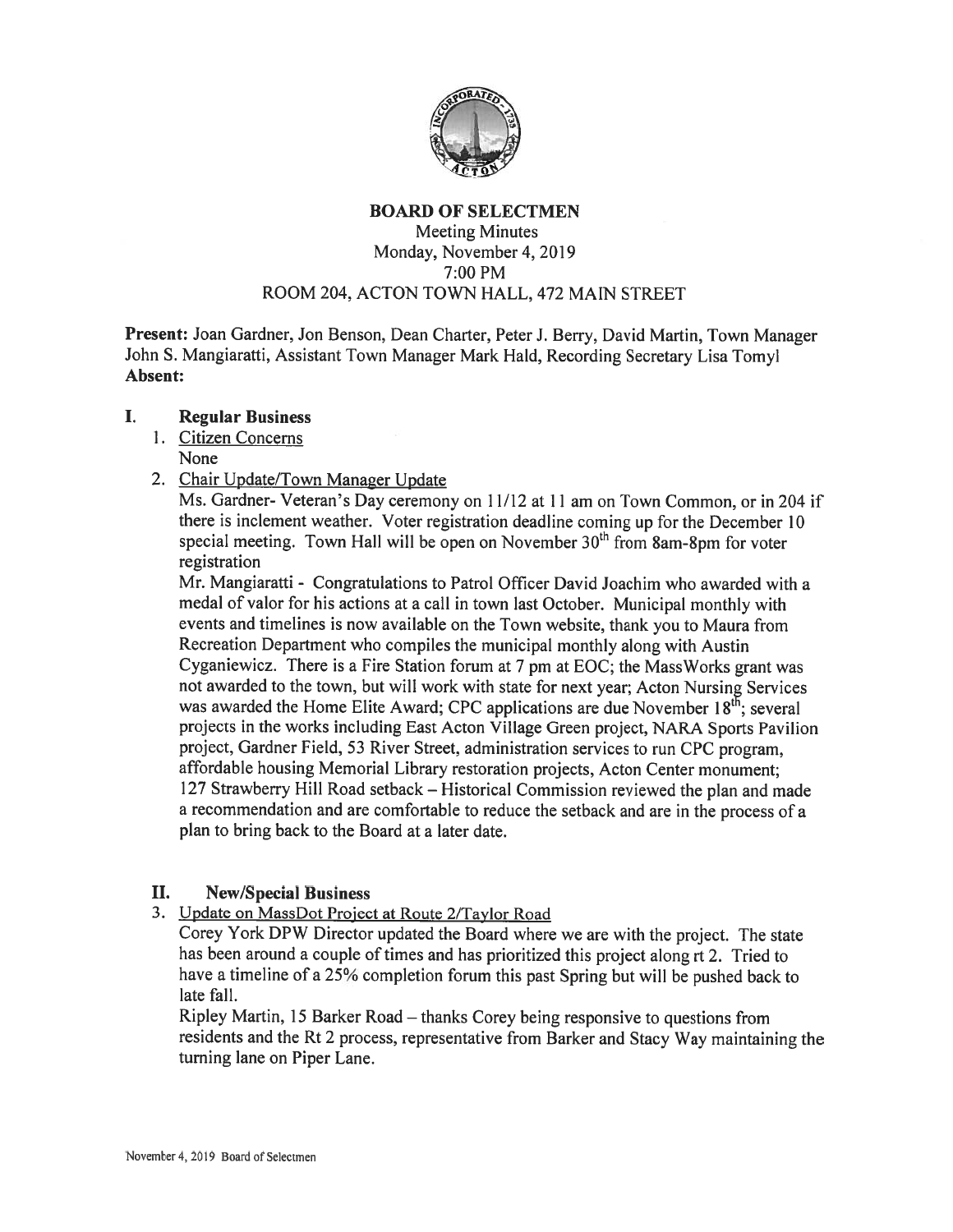

Dean Charter wanted to acknowledge the work of the FD and PD with <sup>2</sup> major accidents. Response was quick calm and responsible. They continue doing <sup>a</sup> grea<sup>t</sup> job. Damage to utility infrastructure and Eversource was out in an hour. Thanks to all agencies.

4. Update on West Acton Sewer Project

Mr. Martin updated the Board on the status of the West Acton Sewer Project. Betterment letters went out to the abutters in the sewer district last week. Each individual household / business had individual amount what the betterment would cost. Mr. Berry questioned what fund is paying for the sewer — sewer privilege fee. Mr. Martin commented that the project accounts for 10% of the <sup>p</sup>lant's capacity. Current subscribers will not be seeing <sup>a</sup> reduction in fees as the current <sup>p</sup>lant is 20 years old and will need maintenance work. Michaela Moran, School Street — concerned that the sewering in South Acton to keep business in South Acton made businesses leave and increased residential housing increase, wondering if <sup>a</sup> buildout study has been conducted in West Acton. Would like to see the estimated buildout data before both special town meetings. Concerned that business will leave West Acton.

- 5. Finalize Warrant and Assign Presentations for December 10, 2019 Special Town Meeting Mr. Berry moves to pu<sup>t</sup> off the proposed article to amend the Town Charter — Title of Chief Executive until the Annual Spring Ton Meeting, Mr. Charter seconds. The Board voted 3-2 (Martin and Benson). The motion carries. Mr. Benson moves the warrant article order as: Article <sup>I</sup> — Acton-Boxborough Regional School district — School Design & Construction Article  $2$  – North Acton Fire Station Article 3 — Sewer District Expansion — West Acton Mr. Berry seconds. The Board voted 5-0. The motion carries. Article I will be presented by Mr. Berry, Article <sup>2</sup> will be presented by Mr. Charter, Article <sup>3</sup> will be presented by Mr. Martin. The Board will make recommendations for each article at the November  $18<sup>th</sup>$  meeting.
- 6. Approve December 17. 2019 Special Town Election Ballot Mr. Martin moves to include the Minuteman ballot question in the Special Town Election on December  $17<sup>th</sup>$ , Mr. Charter seconds. The Board voted 5-0. The motion carries. Mr. Benson moves to include the ballot question regarding the twin school design and construction, Mr. Martin seconds. The Board voted 5-0. The motion carries. Mr. Benson moves to include the North Acton Fire Station debit inclusion ballot question, Mr. Martin seconds. The Board voted 5-0. The motion carries. Mr. Benson moves that the order of the ballot questions are twin schools, North Acton Fire Station, and Minuteman, Mr. Martin seconds. The Board voted 5-0. The motion carries.
- 7. New Special Town Meeting Petition finalize and Close Warrant and Set Date of Additional Special Town Meeting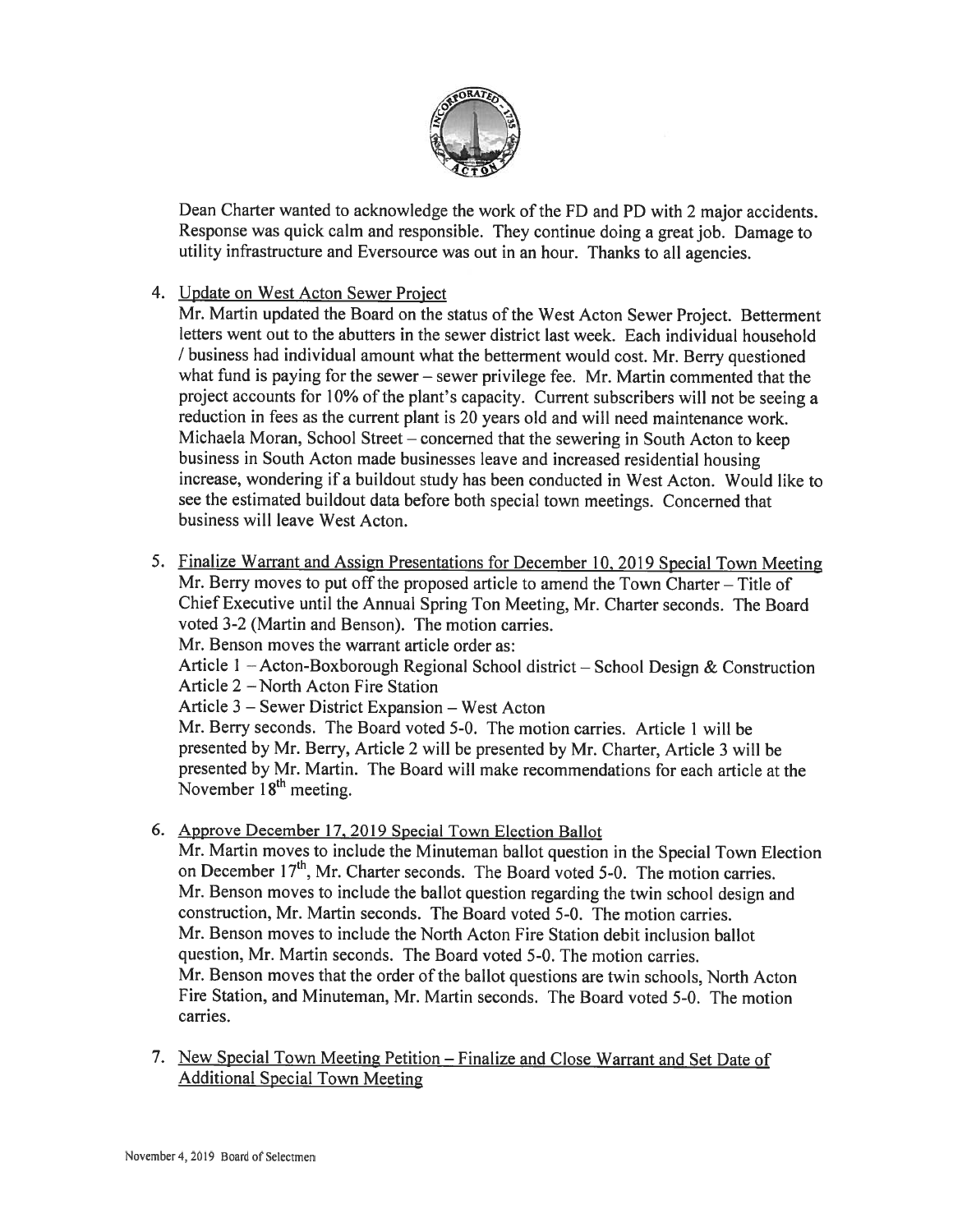

Mr. Martin moves to hold the additional Special Town Meeting on December 3, 2019 at 7:00 PM at the Acton-Boxborough Regional High School Auditorium, Mr. Charter seconds. The Board voted 5-0. The motion carries.

Mr. Martin moves to open and close the warrant for the December 3, <sup>2019</sup> Special Town Meeting, Mr. Berry seconds. The Board voted 5-0. The motion carries.

8. Friends of Gardner Field Presentation

Paul Swyden presented to the Board <sup>a</sup> presentation on the refurbishing of Gardner Field located on Mass Ave and is looking to apply for CPC funds to assist in costs with updating the playground for the entire community.

Recreation Department is partnering with the private group and will be submitting the application.

9. Update on North Acton Fire Station Cost Estimate

Mr. Mangiaratti presented an update to the Board regarding the design of the North Acton Fire Station and the preliminary cost estimate of \$10,343,376. Mr. Berry moves to apply the Acton Avalon gift funds to reduce the cost of the project contingent on funding approved at Town Meeting, Mr. Charter seconds. The Board voted 5-0. The motion carries.

- 10. Designate Liaison from Board for the Sustainability Policy Implementation Mr. Charter moves to appoint Peter Berry as Board liaison to sustainability policy, Mr. Martin seconds. The Board voted 5-0. The motion carries.
- 11. Amend to Existing Traffic Rules and Orders, Parking Restrictions, Town Hall/Memorial Library, South Acton Commuter Lot — Central Street for Electric Vehicle Parking Spaces Mr. Mangiaratti explained to the Board that the charging station has been replaced outside Town Hall. The action being requested is that the Board approves the TRO amendment to include after <sup>45</sup> minutes of charging the rate is \$1.20 per hour charging at \$.02/minute

Mr. Charter has concern that the taxpayers are paying for those that use electric vehicles vs. those that do not and that there could be <sup>a</sup> revenue issue when more charging stations ge<sup>t</sup> installed. Mr. Mangiaratti will look into other proposals.

Mr. Benson moves to approve the amended Traffic Rules and Order regarding the Town Hall electric vehicle charging parking spaces, Mr. Charter seconds. The Board voted 5-0. The motion carries.

12. Update on Ouestion Related to Potential Tree Damage and Potential Tree Arborist for Proposed Piper Lane Project

Mr. Charter updated the Board commenting that there is no state statute regarding damaged trees on properties and that it is <sup>a</sup> complicated issue with damaged tress on neighboring properties. There is <sup>a</sup> potential for tree damage on town owned property adjacent to Summit Drive; feels that it should be investigated further with town staff involved. Mr. Mangiaratti will work with DPW Director Corey York and town staff and